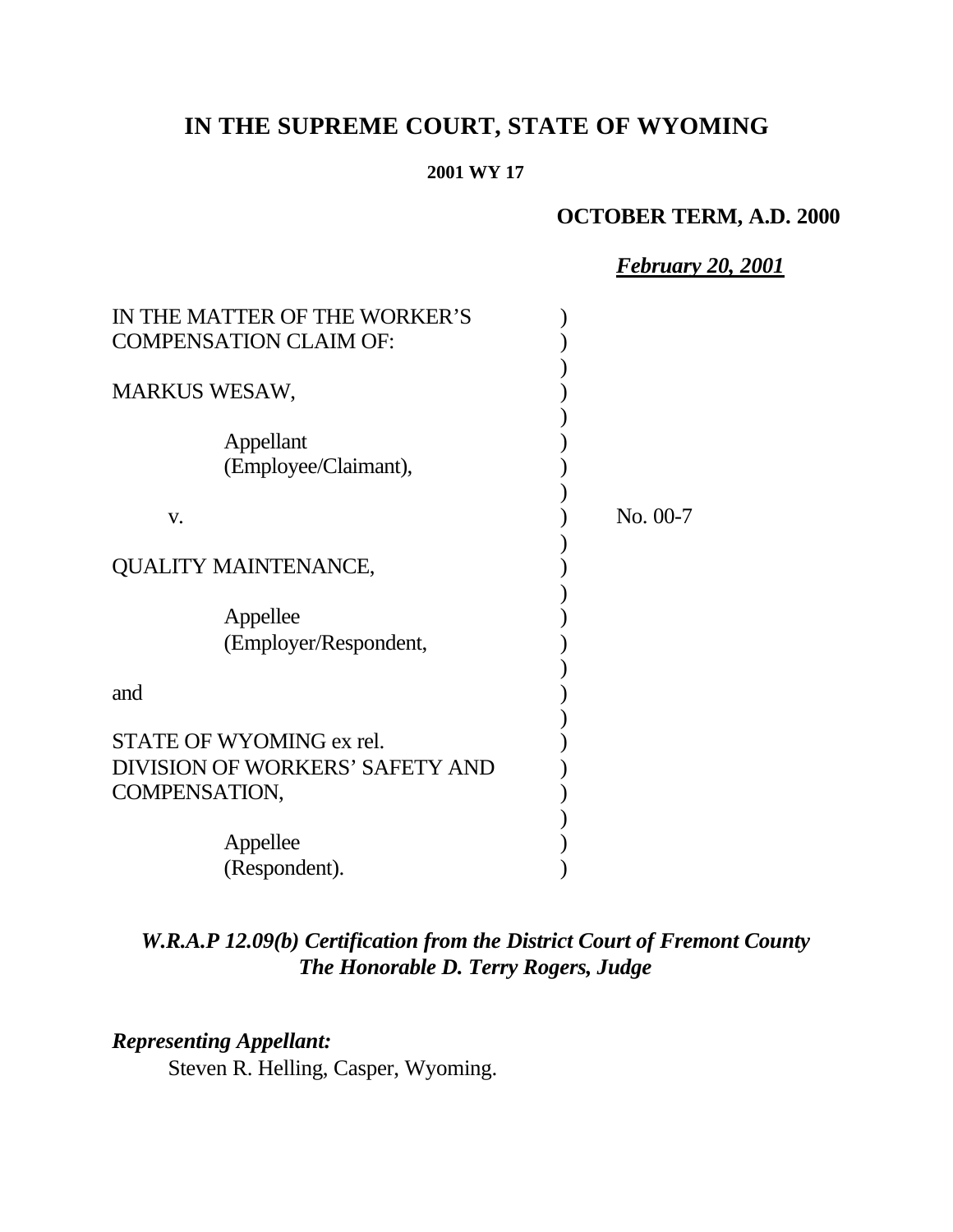### *Representing Appellee Quality Maintenance:*

Keith M. Gingery of Western Law Associates, Lander, Wyoming.

### *Representing Appellee State of Wyoming ex rel. Division of Workers' Safety and Compensation:*

Gay Woodhouse, Wyoming Attorney General; John W. Renneisen, Deputy Attorney General; Gerald W. Laska, Senior Assistant Attorney General; Bernard P. Haggerty, Senior Assistant Attorney General; David L. Delicath; Assistant Attorney General. Argument by Mr. Delicath.

### **Before LEHMAN, C.J., and THOMAS,\* GOLDEN, HILL, and KITE, JJ.**

\* concurred prior to retirement

**NOTICE: This opinion is subject to formal revision before publication in Pacific Reporter Third. Readers are requested to notify the Clerk of the Supreme Court, Supreme Court Building, Cheyenne, Wyoming 82002, of any typographical or other formal errors so that correction may be made before final publication in the permanent volume.**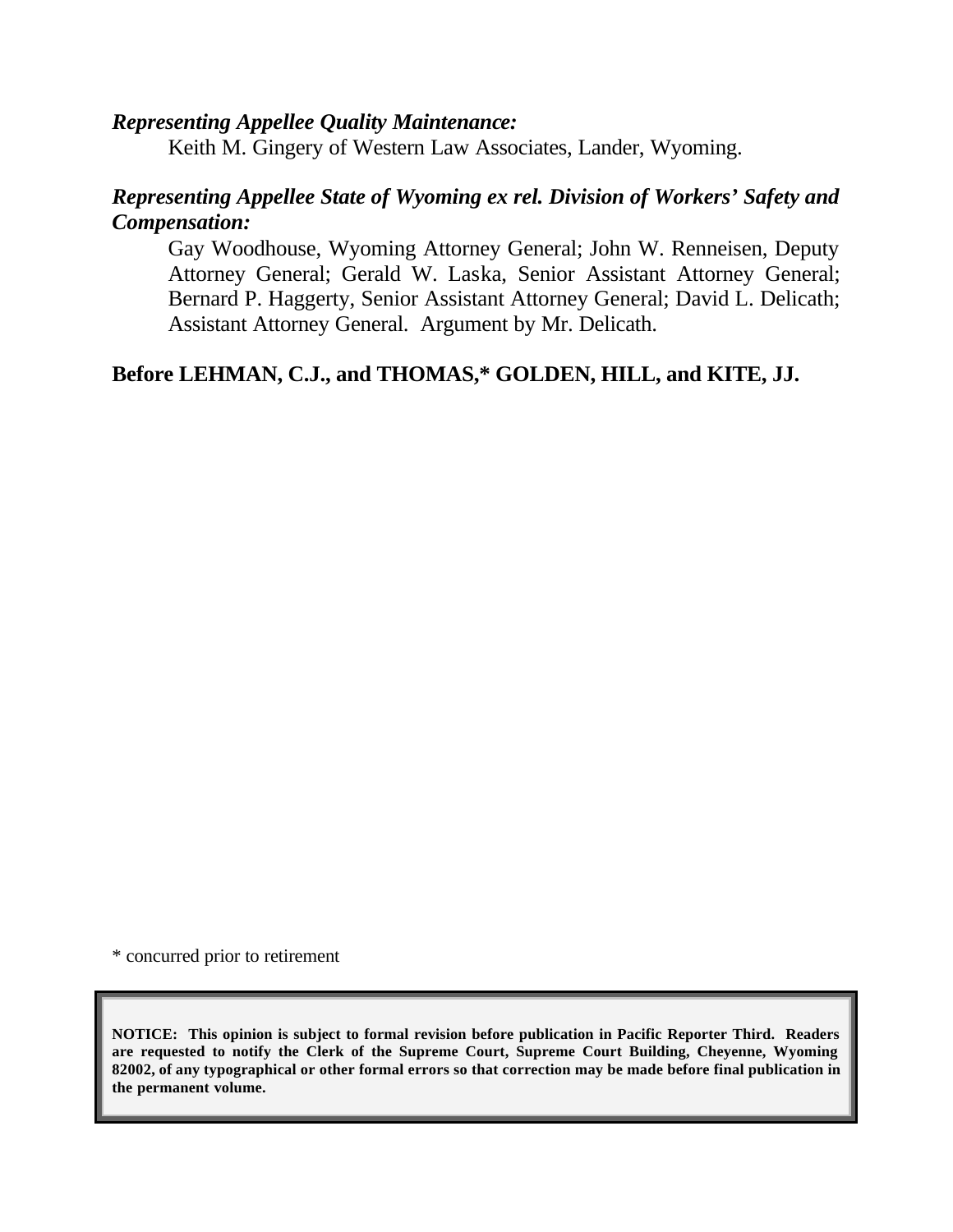**GOLDEN**, Justice.

[¶1] Appellant Markus Wesaw was denied worker compensation benefits after the hearing examiner found that he had filed an untimely written report of injury. The district court certified his petition for review to this Court pursuant to W.R.A.P. 12.09. We hold that the hearing examiner did not properly apply applicable law to determine the date of compensable injury and remand for hearing.

#### **ISSUES**

[¶2] Wesaw presents these issues for our review:

Was it reversible error for the hearing examiner to dismiss Appellant's claims for worker's compenation benefits?

Under the facts of this case, this issue includes the following sub-issues:

Was Appellees' contention that Appellant failed to file a timely injury report properly raised? Should this even have been an issue in the case?

If the issue of late filing of the injury report was properly raised by Appellees (which is denied by Appellant), was there a late filing of Appellant's injury report?

If the issue of late filing of the injury report was properly raised by Appellees and if there was a late filing (both of which are denied by Appellant), was it excused?

If the issue of late filing of the injury report was properly raised by Appellees, if there was a late filing of the injury report and if such late filing was not excused (all of which are denied by Appellant), was the presumption of denial, created by the late filing, overcome by clear and convincing evidence of a lack of prejudice to Appellees in investigating the injury and in monitoring medical treatment?

Appellee Division rephrases the issues as:

I. Was the order granting judgment as a matter of law supported by substantial evidence, within the Hearing Examiner's discretion, and in accordance with law?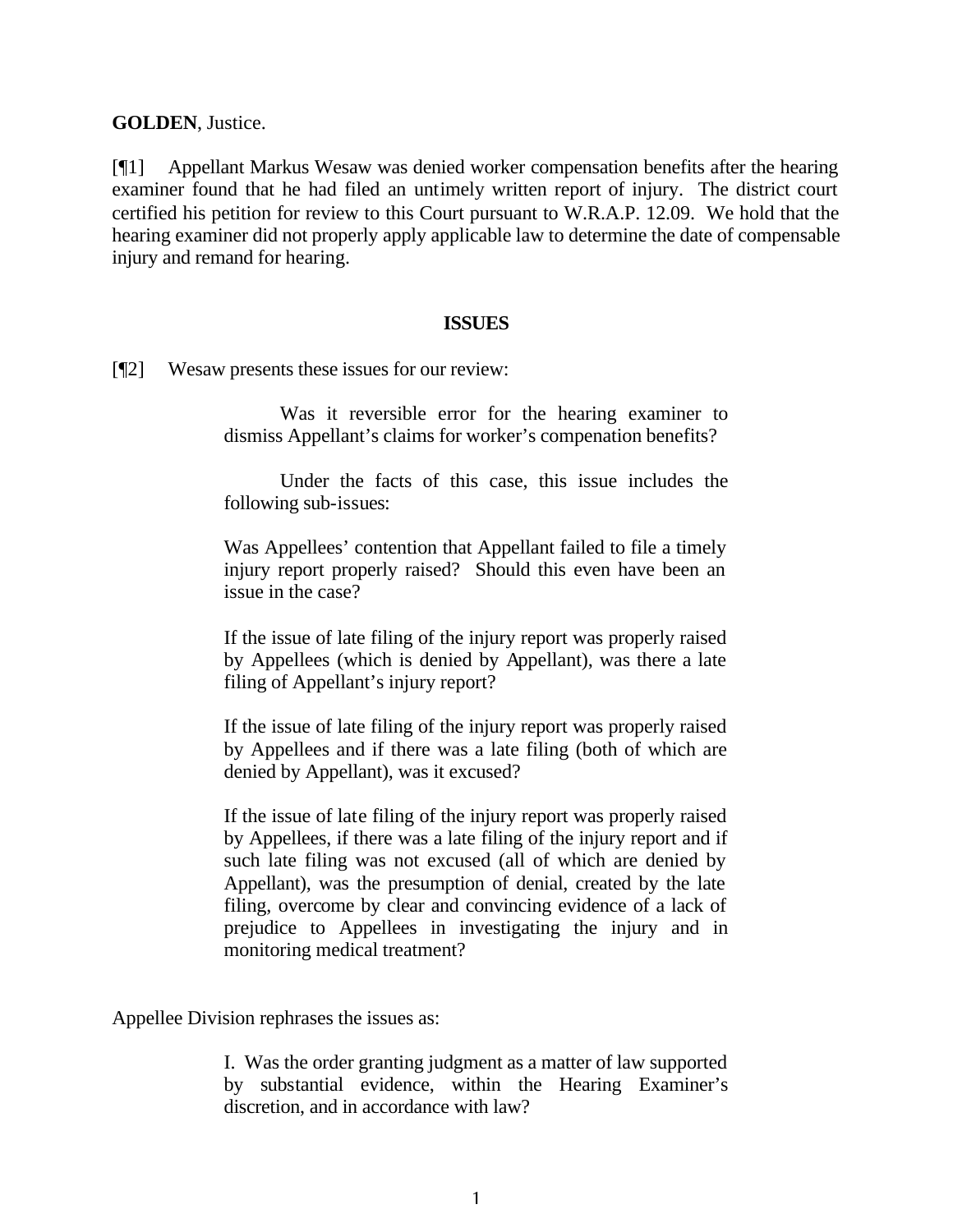A. Did the Employee receive adequate notice of the issues addressed at the hearing?

B. Was the Employee's injury report untimely?

C. Did the Employee fail to rebut the presumption of denial?

D. Was the decision not to apply equitable estoppel proper?

II. If the Court reverses, should it remand for an automatic award of benefits?

Appellee Quality Maintenance presents these issues:

Whether the Hearing Examiner's Denial of Benefits, based upon the Employee/Claimant failure to timely file his injury report within the ten day statutory period as prescribed by W.S. §27- 14-502(c), was supported by substantial evidence and in accordance with the law?

A. Was the Employee/Claimant afforded due process of the law and was he on notice that the issue of late filing was an issue?

B. Did the Employee/Claimant fail to timely file his injury report within the 10 day period prescribed by W.S. §27-14- 502(c)?

C. Did the Employee/ Claimant fail to rebut the presumption of prejudice to the employer or division by clear and convincing evidence?

D. Did the Employee/Claimant fail to show substantial evidence supporting equitable estoppel?

E. If the Court should reverse, should the Court remand to allow a hearing in order for the Employer and Division to present their evidence, rather than remand for an automatic award of benefits?

### **FACTS**

[¶3] Wesaw was exposed to sulfuric acid on October 15, 1998. His supervisor, Nels Carlson, entered the room soon after and was told of the incident. Carlson told Wesaw that he would report the incident to workers' compensation but reassured him that no permanent injury was likely because "you can take a bath in it." Wesaw's throat felt sore later that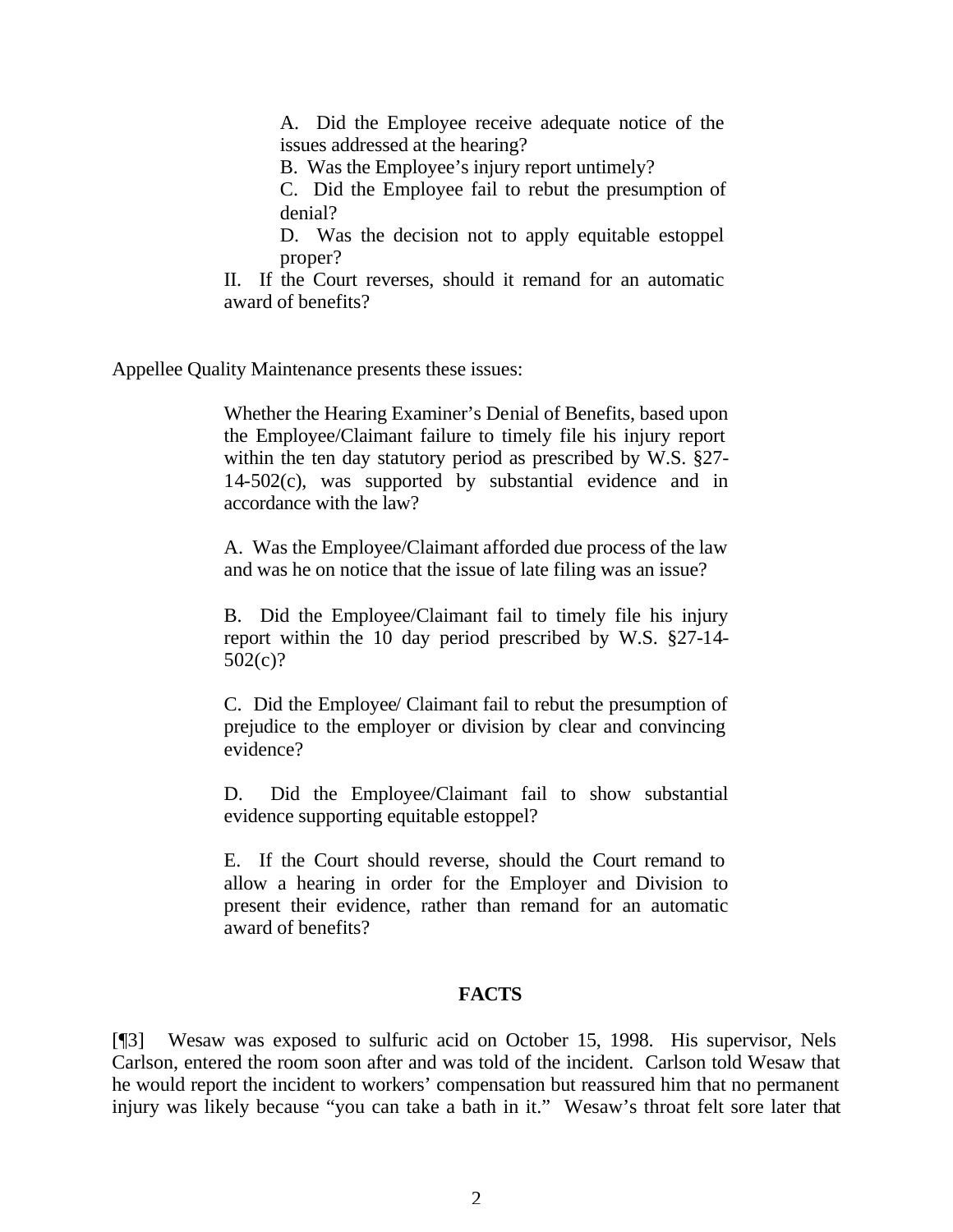night, but he went to work the next day. At that time, his supervisors announced to employees that a large sulfuric acid leak had occurred the previous day, necessitating repairs that would not allow work. Wesaw was sent home, and he rested that day and over the weekend. Wesaw's wife was concerned about his illness, but Wesaw repeated his supervisor's statement that you could bathe in the substances and not be hurt. Both Wesaw and his wife testified that Wesaw was convinced that his illness was due to his asthma condition, and he took those medications that weekend. Although he felt ill, he returned to work on Monday and Tuesday. He became too ill to work on Tuesday, was driven home by his employer, and sought medical treatment. The next day, October 22, 1998, he was diagnosed with "dysphagia, which is pain with swallowing, and inhalation injury."

[¶4] He filed an injury report on November 3, 1998, by telephone. On November 5, 1998, the Division issued an "Initial Review: Notice of Lack of Information" letter requesting an explanation by December 3, 1998, why his injury report had not been submitted within the ten-day limit required by Wyo. Stat. Ann. § 27-14-502(a). Wesaw wrote back on November 20, 1998, that he reported the accident as soon as he knew that he would have to be treated and could no longer work. The Division apparently accepted this explanation because it was not the basis for denial when it issued a "Final Determination" letter dated December 8, 1998, denying benefits stating that the "incident" did not meet the definition of an injury under Wyo. Stat. Ann.  $\S 27-14-102(a)(xi)$ ; his condition was preexisting; and the evidence did not show that he had suffered a work injury.

[¶5] Wesaw objected to the denial, and the matter was eventually set for hearing on August 5, 1999. The employer's disclosure statement, filed after the deadline set forth in the prehearing order, identified a timeliness issue for failure to file an injury report within ten days as required by Wyo. Stat. Ann. § 27-14-502(a). At the hearing, Wesaw objected to consideration of the issue, contending that he had not received proper notice. The record indicates that Wesaw believed the timely notice issue was limited to the time difference between October 22 and November 3, and he argued that W.R.C.P. 6 counted only work days. The opposing attorneys never stated that they were also contending that the date of injury was October 15, 1998. The Division's attorney asked the hearing examiner for a clarification whether late filing was an issue, and at that point, the hearing examiner allowed evidence on the issue but reserved ruling on whether notice had been proper. Wesaw proceeded to present evidence limited to establishing that he had suffered a compensable, work-related injury following a chemical exposure incident. He testified that he immediately notified his employer of the incident, but kept working and was diagnosed with an inhalation injury on October 22, 1998. He then rested his case.

[¶6] At the close of Wesaw's case, the opposing attorneys both moved for judgment at that time, claiming that Wesaw's testimony indicated that he was aware he had been injured on October 15, 1998, and therefore, had not timely filed nor had he presented any evidence rebutting the statutory presumption of prejudice. Wesaw's attorney argued that due process and Wyo. Stat. Ann. § 16-3-107 required specific notice that both of these issues would be raised at the hearing, and these requirements had not been complied with before the hearing.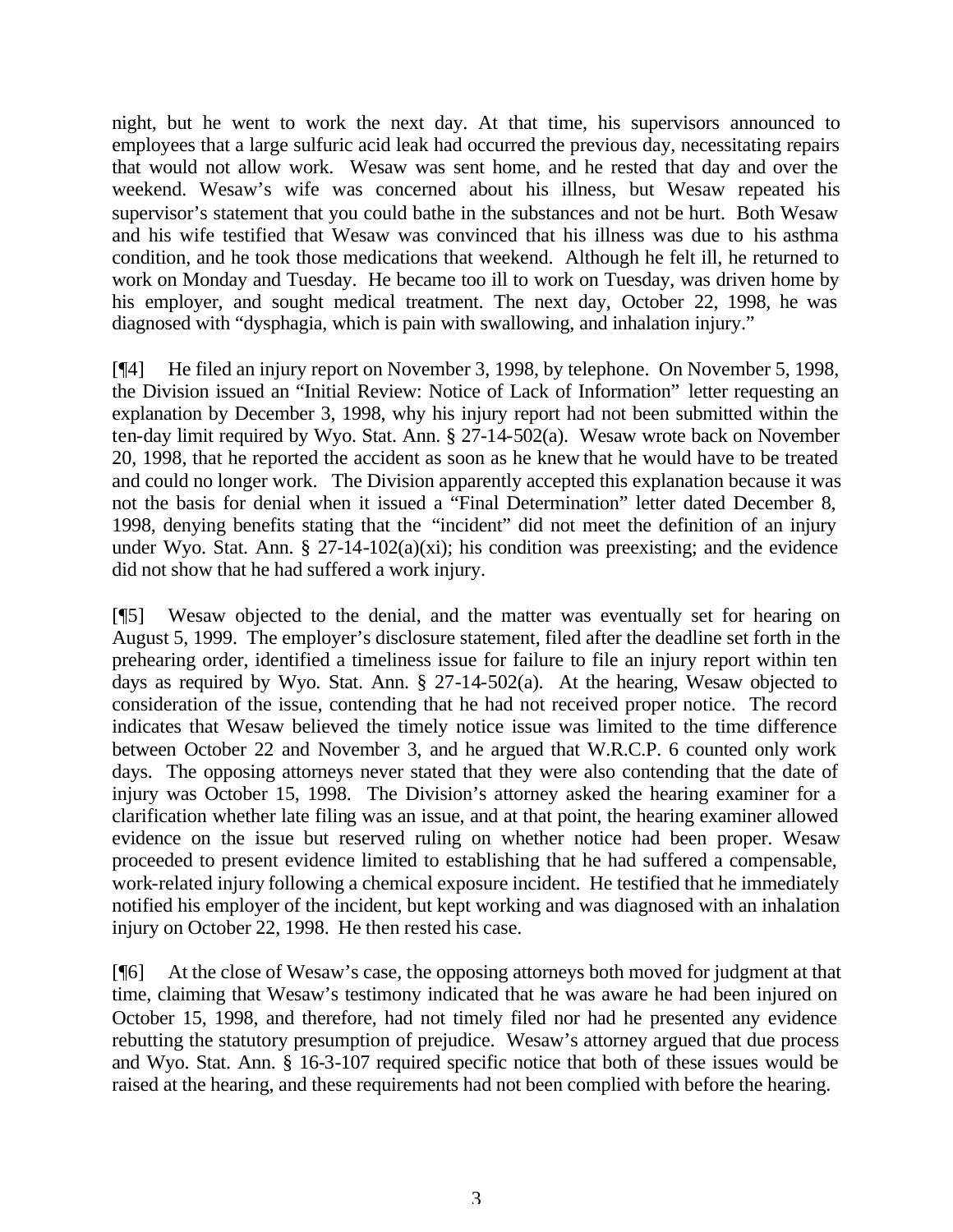[¶7] The hearing examiner determined that Wesaw was aware that he had been injured on October 15, 1998, and was statutorily required to file an injury report within ten days of that date. The order found that his failure to timely file the report raised a rebuttable presumption that his claim should be denied, and he did not meet his burden of rebutting the presumption by clear and convincing evidence that no prejudice resulted when the accident could not be investigated and medical treatment monitored. Benefits were denied, and this appeal followed.

#### **DISCUSSION**

#### *Standard of Review*

[¶8] When the district court certifies directly to this Court an administrative agency's decision, we review that agency decision "under the same appellate standards applicable to the reviewing court of the first instance." *In re Bessemer Mt*., 856 P.2d 450, 453 (Wyo. 1993). Our judicial review is limited to those considerations specified in Wyo. Stat. Ann. § 16-3-114 which provides:

> To the extent necessary to make a decision and when presented, the reviewing court shall decide all relevant questions of law, interpret constitutional and statutory provisions, and determine the meaning or applicability of the terms of an agency action. In making the following determinations, the court shall review the whole record or those parts of it cited by a party and due account shall be taken of the rule of prejudicial error. The reviewing court shall:

> > \* \* \*

(ii) Hold unlawful and set aside agency action, findings and conclusions found to be:

> (A) Arbitrary, capricious, an abuse of discretion or otherwise not in accordance with law;

\* \* \*

(E) Unsupported by substantial evidence in a case reviewed on the record of an agency hearing provided by statute.

Wyo. Stat. Ann. § 16-3-114 (LEXIS 1999).

The interpretation and correct application of the provisions of the Wyoming Workers' Compensation Act is a question of law over which our review authority is plenary. *Tenorio v. State ex rel. Wyoming Workers' Compensation Div*.,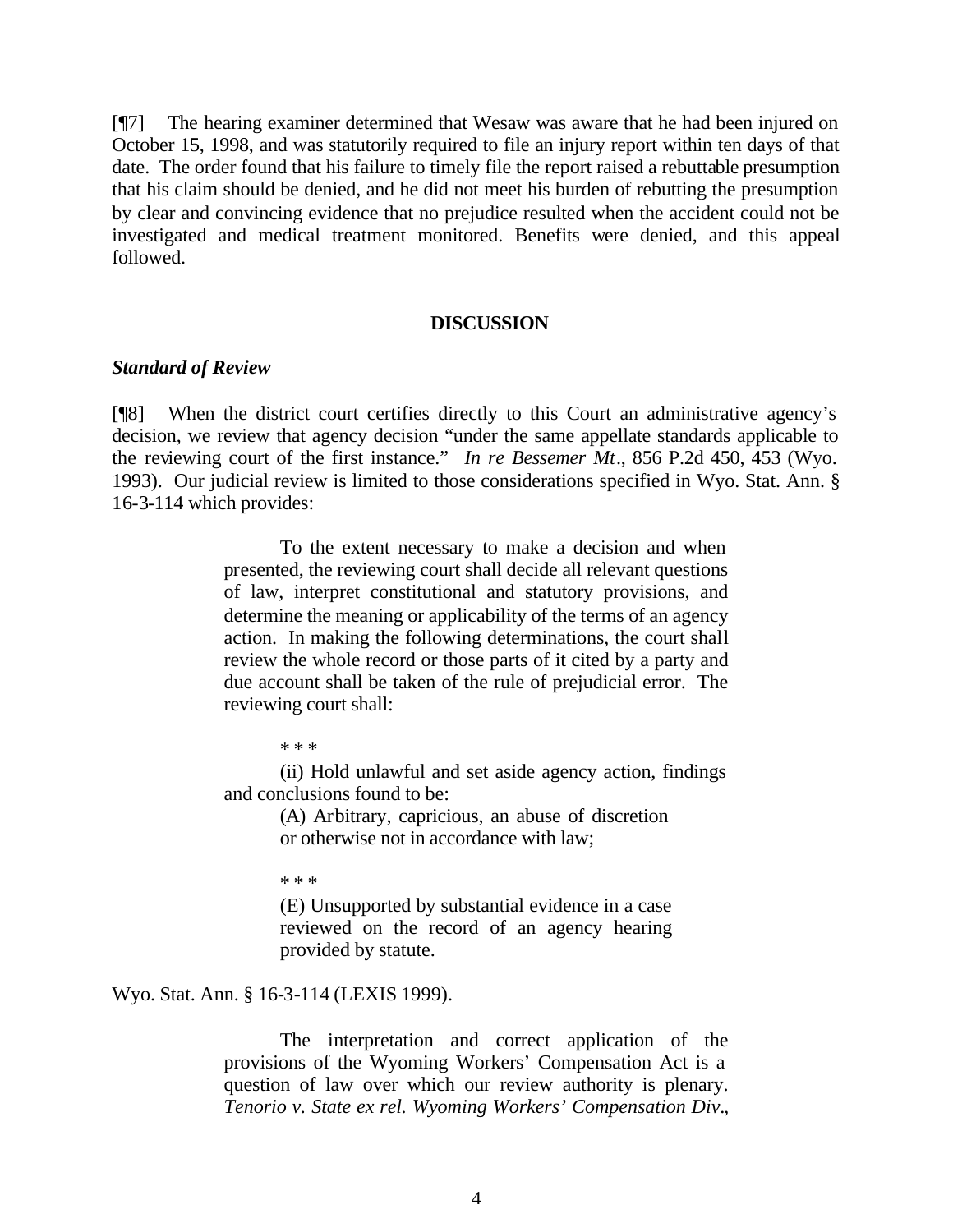931 P.2d 234, 237 (Wyo. 1997); *Claim of Nielsen*, 806 P.2d 297, 299 (Wyo. 1991). Conclusions of law made by an administrative agency are affirmed only if they are in accord with the law. *Matter of Corman*, 909 P.2d 966, 970 (Wyo. 1996); *Aanenson v. State ex rel. Wyoming Workers' Comp. Div*., 842 P.2d 1077, 1079 (Wyo. 1992). We do not afford any deference to the agency's determination, and we will correct any error made by the agency in either interpreting or applying the law. *Matter of Gneiting*, 897 P.2d 1306, 1308 (Wyo. 1995); *City of Casper v. Haines*, 886 P.2d 585, 587 (Wyo. 1994).

*DeLauter v. State ex rel. Wyoming Workers' Compensation Div*., 994 P.2d 934, 936 (Wyo. 2000).

[¶9] In reviewing findings of fact we examine the entire record to determine if there is substantial evidence to support an agency's findings. *Weidner v. Life Care Centers of America,* 893 P.2d 706, 710 (Wyo. 1995). If the agency's decision is supported by substantial evidence, we cannot properly substitute our judgment for that of the agency and must uphold the findings on appeal. *Id.* Substantial evidence is relevant evidence which a reasonable mind might accept in support of the conclusions of the agency. It is more than a scintilla of evidence. *Id.*

### *Date of Compensable Injury*

[¶10] Although the parties devote most of their arguments to the untimeliness issue, we will first address the law applicable to determining the date of a compensable injury. Since 1936, this Court has held that the notice and claim requirements of the workers' compensation statutes do not begin to run until the employee becomes aware that an accident has caused an injury, and that the term "injury" as used in the compensation statutes means compensable injury. *Baldwin v. Scullion*, 50 Wyo. 508, 530-31, 62 P.2d 531, 539 (Wyo. 1936). Under previous versions of the filing statutes and statute of limitations, we have consistently applied the concept of a "compensable injury" to determine timeliness of notice and claims. *Big Horn Coal Co. v. Wartensleben***,** 502 P.2d 187, 188 (Wyo. 1972) (interpreting the previous version of Wyo. Stat. Ann. § 27-14-502); *Aanenson v. State ex rel. Wyo. Worker's Comp. Div.,* 842 P.2d 1081, 1082-83 (Wyo. 1992) (applying "compensable injury" concept to statute of limitations, Wyo. Stat. Ann. § 27-12-503). The burden to show the actual time of the compensable injury, its cause, and its relation to his employment at the time of injury is placed on the employee. *Bemis v. Texaco, Inc.,* 401 P.2d 708, 709 (Wyo. 1965).

[¶11] "[W]hen determining the time a particular injury became compensable, it should be asked: When would a reasonable person, under the circumstances, have understood the full extent and nature of the injury and that the injury was related to his or her employment?" *Aanenson,* 842 P.2d at 1082. This question necessarily requires a careful evaluation of all facts to determine when an employee reasonably understood the nature and seriousness of his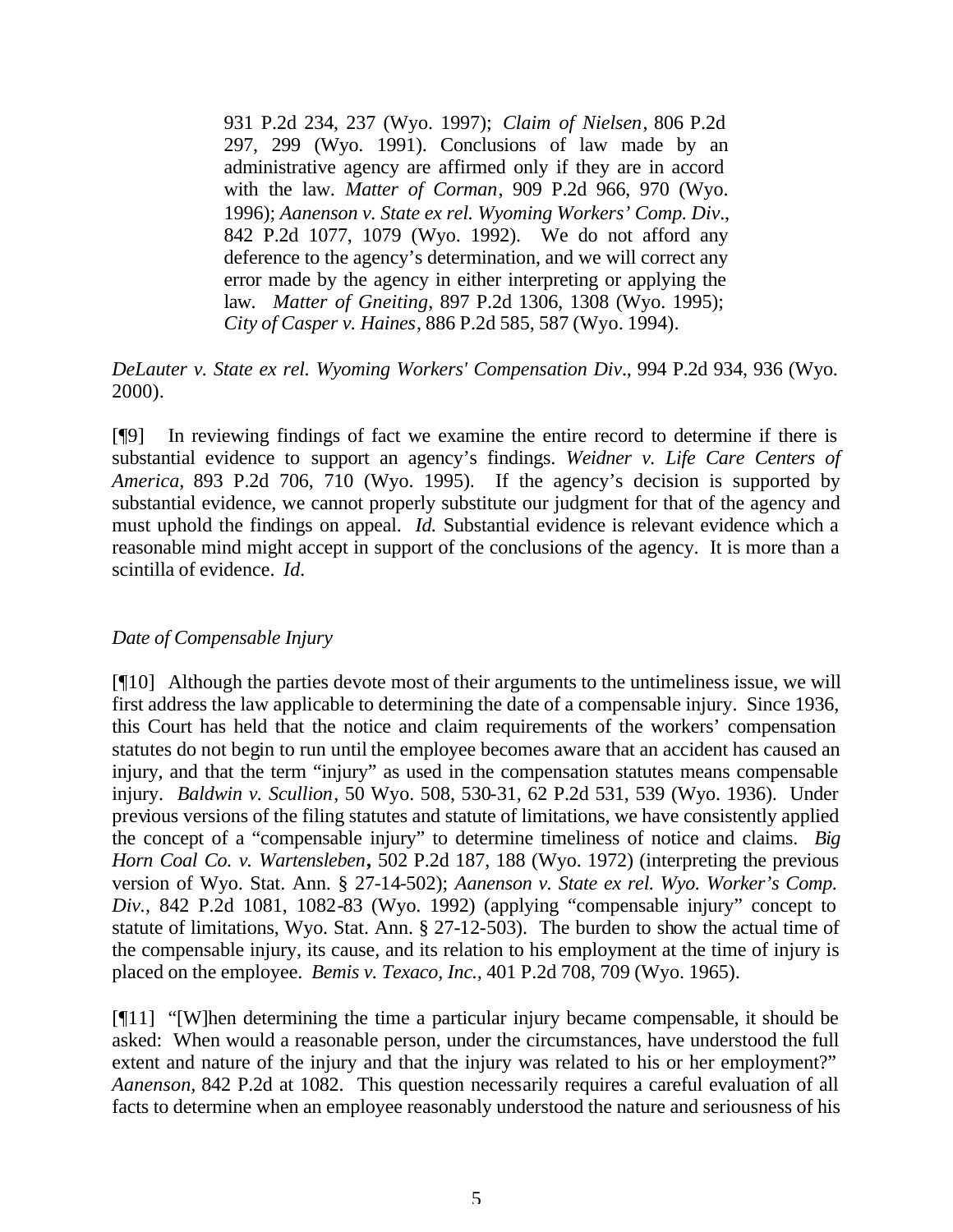condition and that it was work-related. Our previous decisions have never burdened an employee with filing claims for incidents or trivial injuries to avoid timeliness issues. *Big Horn Coal Co*., 502 P.2d at 188 (citing *Potter v. Midland Cooperatives, Inc*., 80 N.W.2d 59, 61 (Minn. 1956)). However, the employee may not ignore these requirements for compensable injuries because notice requirements and the statute of limitations exist to allow employers to investigate claims, monitor medical care, and avoid stale claims. *Sherwin Williams Co. v. Borchert,* 994 P.2d 959, 964 (Wyo. 2000)*.* The finder of fact is charged with determining the time and cause of a compensable injury; however, whether an employee's claim is to be barred for failure to timely file notice or a claim is a mixed question of fact and law. *Aanenson,* 842 P.2d at 1080.

[¶12] The hearing examiner did not make any basic findings of fact, concluding only that "[t]he date the general nature of the injury became apparent to the Employee/Claimant was October 15, 1998." We review this legal conclusion *de novo*, but, preliminarily, we will address Wesaw's contention that the 1996 amendments to Wyo. Stat. Ann. § 27-14-502 are significant to determining the date an employee becomes aware he has suffered a compensable injury. The amendments are highlighted below, and the statute now states, in pertinent part:

> § 27-14-502. Employee's injury report to employer and division; presumption raised by failure to file report; release of information.

> (a) As soon as is practical but not later than seventy-two (72) hours after the general nature of the injury became apparent, an injured employee shall, **in writing or by other means approved by the department,** report the occurrence and general nature of the accident **or injury** to the employer. **In addition, the injured employee shall** within ten (10) days after the injury became apparent, file **an injury** report **with the employer and the division in a manner and containing information prescribed by division rule and regulation.** If the injured employee is physically unable to comply, a personal representative of the employee, his dependents or a personal representative of the dependents in case of death shall, **following notification by the employer or department of reporting requirements**, make and file the report **for the injured employee.**

> (b) If an injured employee, any dependent or personal representative makes a written report of the **injury** to the employer or his representative, the employer shall acknowledge receipt of the report in writing either upon the report or a copy of the report.

> (c) Failure of the injured employee, any dependent or personal representative to report the accident **or injury** to the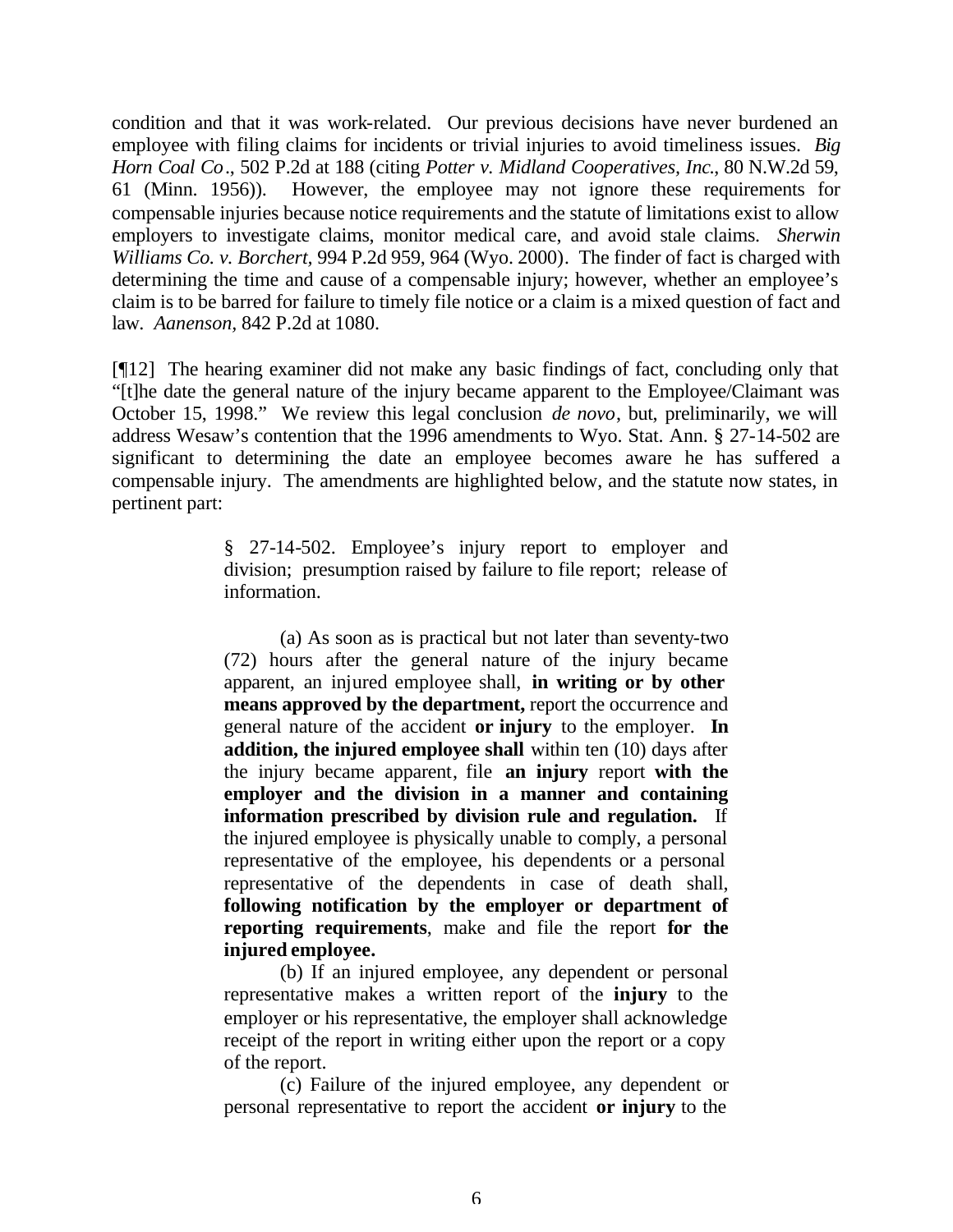employer and to file the **injury** report in accordance with subsection (a) of this section is a presumption that the claim shall be denied. The presumption may be rebutted if the employee establishes by clear and convincing evidence a lack of prejudice to the employer or division in investigating the **injury**  and in monitoring medical treatment.

Wyo. Stat. Ann. § 27-14-502 (LEXIS 1999); 1996 Wyo. Sess. Laws, Ch. 82, Sec. 1.

[¶13] As Wesaw points out, primarily these amendments have substituted the term "injury" for "accident" and, in his view, do not require a report until an injury has been correctly diagnosed by a doctor. Plainly, the statutory amendments do not state that. Our rules of statutory interpretation are well-established:

> We decide initially whether the statute is clear or ambiguous. This Court makes that determination as a matter of law. If we determine that a statute is clear and unambiguous, we give effect to the plain language of the statute. In effectuating the plain language of the statute, we begin by making an inquiry respecting the ordinary and obvious meaning of the words employed according to their arrangement and connection. We construe the statute as a whole, giving effect to every word, clause, and sentence, and we construe together all parts of the statute in pari materia. If, on the other hand, we determine that the statute is ambiguous, we resort to general principles of statutory construction to determine the legislature's intent.

*In Re Claim of Prasad,* 11 P.3d 344, 347 (Wyo. 2000) (citing *Wyo. Dept. of Transportation v. Haglund,* 982 P.2d 699, 701 (Wyo. 1999)).

[¶14] The statute at issue here is subject to only one interpretation and is not ambiguous. Furthermore, the statutory language "after the general nature of the injury became apparent" remains unchanged, and these amendments do not replace our previous decisions applying the statute's requirements from the date a compensable injury is discovered. We do find, however, that the plain language of subsection (c) indicates that the statutory presumption does not arise unless an employee failed to report within 72 hours **and** failed to file an injury report within ten days. Here, the employer raised only the issue whether Wesaw reported within ten days. Unmistakably, this contention is insufficient to raise the statutory presumption of claim denial. Although this determination is sufficient to require reversal and remand for a hearing on the merits, the Division's position that it would have presented evidence that no report to the employer was made at all causes us to presume that both timeliness contentions will be made and the statutory presumption of denial will again arise. We must, therefore, apply the rules of law previously discussed to determine the date of compensable injury.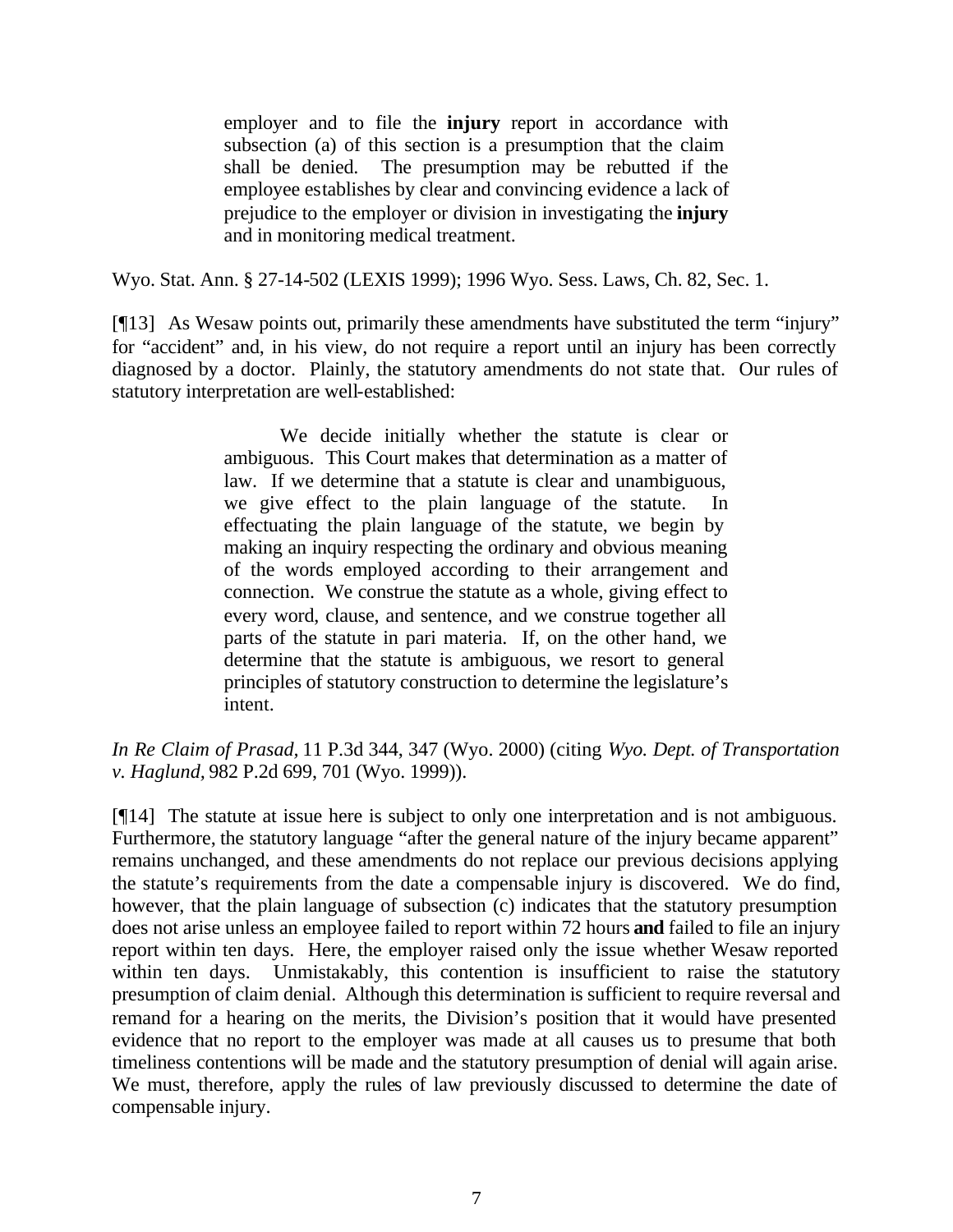[¶15] At the close of Wesaw's case, the hearing examiner requested argument from the Division and employer about when the injury became apparent. Both argued that Wesaw, by testifying that liquid splashed on his face and caused a burning sensation, coughing, and a red face, had testified that the injury was apparent to him on October 15, 1998. Wesaw, however, was not claiming to have been burned. Wesaw seeks compensation for an inhalation injury. The only symptom that he experienced indicating an inhalation injury on October 15, 1998, was a sore throat which he did not believe was serious. As more symptoms appeared, Wesaw attributed his worsening illness to a recurrence of asthma; he self-medicated and continued to work, reassuring his wife that the exposure incident was not to blame because his supervisor had told him the chemicals were harmless. This testimony establishes that not only was he unaware of both the seriousness and the nature of his injury, but also he did not believe it was work-related. Arguably he was not acting reasonably in determining his illness was not caused by the chemical exposure; however, that is not dispositive of the issue. When he became too ill to work, he sought medical care and described the exposure incident to a doctor. The attending doctor testified that based on his history she diagnosed an inhalation injury. Because an inhalation injury can only be confirmed by further testing, Wesaw was referred to a pulmonary specialist. Following tests in January of 1999 the specialist diagnosed a lung injury apart from asthma most likely caused by chemical exposure on October 15, 1998. These facts show that, although Wesaw may have recognized the causal relationship on October 21, 1998, when he first sought medical care, he did not understand the nature and seriousness of his injury until he received the doctor's diagnosis on October 22, 1998. Because its rules count only workdays, the Division concedes that if the date of injury is October 22, 1998, his November 3, 1998, injury report was filed within the ten-day requirement of Wyo. Stat. Ann. § 27-14-502(a) and complied with the statute.

[¶16] The Division contends that the hearing examiner's decision is supported by *Beitel v. State ex rel. Wyoming Workers' Comp. Div.,* 991 P.2d 1242 (Wyo. 1999). Beitel reported an injury to the workers' compensation division on March 18, 1997, although he had begun receiving chiropractic treatment for his pain in January of 1997, and told his doctors his pain was caused by a work-related injury suffered on October 9, 1996. The hearing examiner determined that the injury was apparent to Beitel no later than when he began receiving treatment and his failure to report until March was untimely. *Id.* at 1246. *Beitel* is not inconsistent with this decision or previous decisions that identified the date of injury by the date reported to a physician when the employee was unaware of the nature or seriousness of his injury. *Big Horn,* 502 P.2d at 188; *Curnow v. State ex rel. Wyo. Workers' Comp. Div.,*  899 P.2d 875, 878 (Wyo. 1995). Wesaw's case does not appear to be different from *Big Horn, Curnow,* or *Beitel.*

[¶17] Knowledge of the "full extent and nature of the injury" must be distinguished from an "incident" or an "accident" before the notice and claim requirements of Wyo. Stat. Ann. §§ 27-14-502 and 503 are triggered. We find that the testimony thus far indicates that the general nature of Wesaw's injury was apparent on the date of his diagnosis, October 22,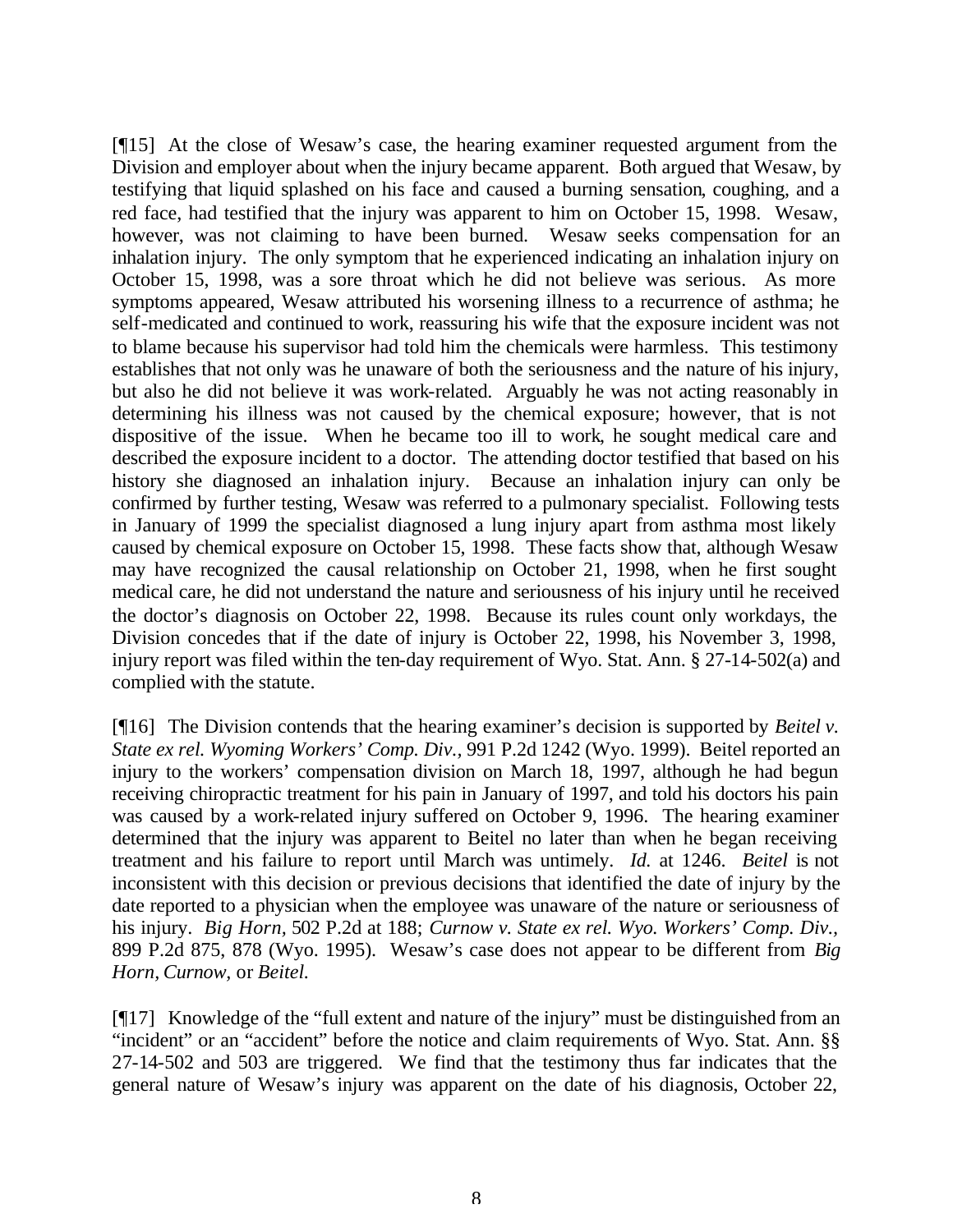1998, and he had not suffered a compensable injury on October 15, 1998, which started the ten-day filing period.

[¶18] Although the evidence received thus far indicates that the correct date of compensable injury was October 22, 1998, the opening arguments of the employer and Division indicate that each planned to present evidence that Wesaw was not exposed to sulfuric acid at all and never suffered an injury. The hearing examiner's decision at the close of Wesaw's case prevented presentation of further evidence. We will, therefore, remand for a hearing of all evidence to determine the existence and date of a compensable injury consistent with this opinion.

### *Timeliness Issues*

[¶19] The Division has raised other timeliness issues in this appeal. In addressing those, we begin by holding that unless the Division or employer properly notifies the employee that it is raising a specific timeliness issue under either Wyo. Stat. Ann. §§ 27-14-502 or 503, these issues need not be considered at a hearing, and Wesaw's burden is limited to proving all essential elements of his claim, namely, that he suffered a compensable work-related injury. *State ex rel. Wyoming Workers' Comp. Div. v. Espinoza,* 924 P.2d 979, 981 (Wyo. 1996); Wyo. Stat. Ann. § 27-14-102(a)(xi) (LEXIS 1999)*.* Because the timeliness issues under Wyo. Stat. Ann. § 27-14-502 are many and will impose various burdens of proof depending on the precise issue, due process and Wyo. Stat. Ann. § 16-3-107 require specific notice. In this case, Wesaw was not given specific notice of any § 502 issues that would give rise to the statutory presumption that the claim be denied. We conclude this based upon a record showing that the Division did not raise any timely notice issues, the employer's notice in its disclosure statement briefly claimed that he had not complied with the ten-day filing requirement and was mailed after the deadline set in the prehearing order. Wesaw contends that this notice was not specific enough to satisfy due process or Wyo. Stat. Ann. § 16-3-107 and further contends that notice is proper only if given in the "Final Determination" letter.

[¶20] We have previously held that issues not given in the Division's "Final Determination" letter can be raised in pleadings such as disclosure statements. *Ireland v. State ex. rel. Wyo. Workers' Comp. Div.,* 998 P.2d 398, 401 (Wyo. 2000). *Ireland* also ruled that "[p]leadings are used to give parties notice of the nature of claims and defenses, to narrow the issues, and to guide the parties and the court in the conduct of the case. If the pleadings and notice of hearing are to mean anything in a contested case hearing, the hearing examiner must be limited to considering only those issues presented in the notice and pleadings." *Id.* (citation omitted). *Ireland*, however, does not permit the hearing examiner to reserve ruling whether timeliness is at issue until the hearing.

[¶21] If both the 72-hour employer notice and the ten-day reporting requirements of Wyo. Stat. Ann. § 27-14-502(a) are at issue, the employee may have the burden of rebutting a statutory presumption of denial by clear and convincing evidence that the Division and employer were not prejudiced. Due process and Wyo. Stat. Ann. § 16-3-107 demand that an